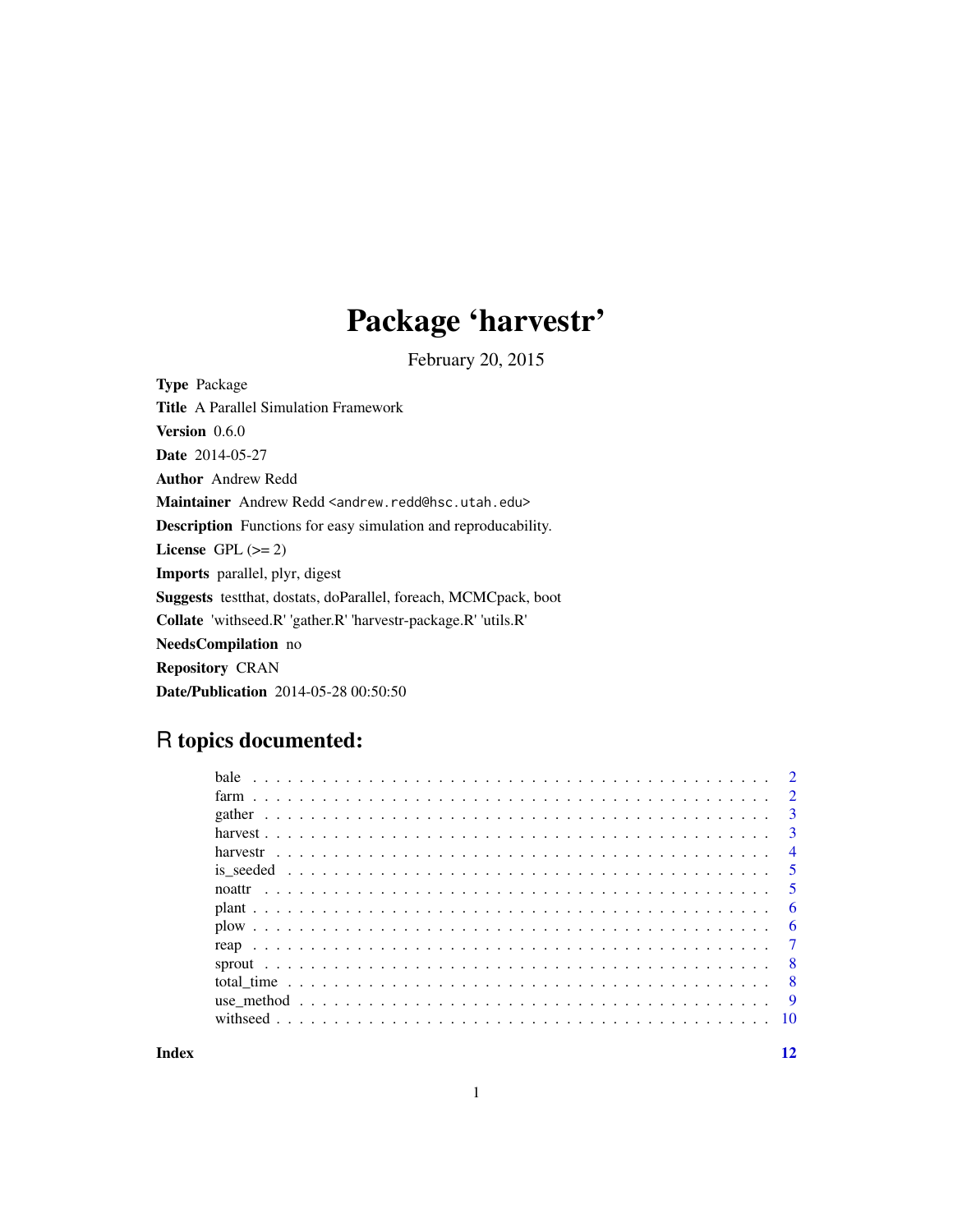<span id="page-1-0"></span>

Combine results into a data frame

#### Usage

 $bale(1, .check = T)$ 

#### Arguments

|        | a list, from a harvestr function.   |
|--------|-------------------------------------|
| .check | should checks be run on the object. |

#### See Also

ldply

<span id="page-1-1"></span>

farm *Evaluate an expression for a set of seeds.*

#### Description

For each seed, set the seed, then evaluate the expression. The farm function is used to generate data. The Seeds for the state of the random numbrer generator is stored in the attribute 'ending.seed', and will be used by harvestr functions for any other random number generation that is needed.

### Usage

```
farm(seeds, expr, envir = parent.frame(), ...,
 cache = getOption("harvestr.use.cache", FALSE),
  time = getOption("harvestr.time", FALSE),
  .parallel = getOption("harvestr.parallel", FALSE))
```
#### Arguments

| seeds     | a list of seeds can be obtained though gather        |
|-----------|------------------------------------------------------|
| expr      | an expression to evalutate with the different seeds. |
| envir     | an environment within which to evaluate expr.        |
| $\cdots$  | extra arguments                                      |
| cache     | should cached results be used or generated?          |
| time      | should results be timed?                             |
| .parallel | should the computations be run in parallel?          |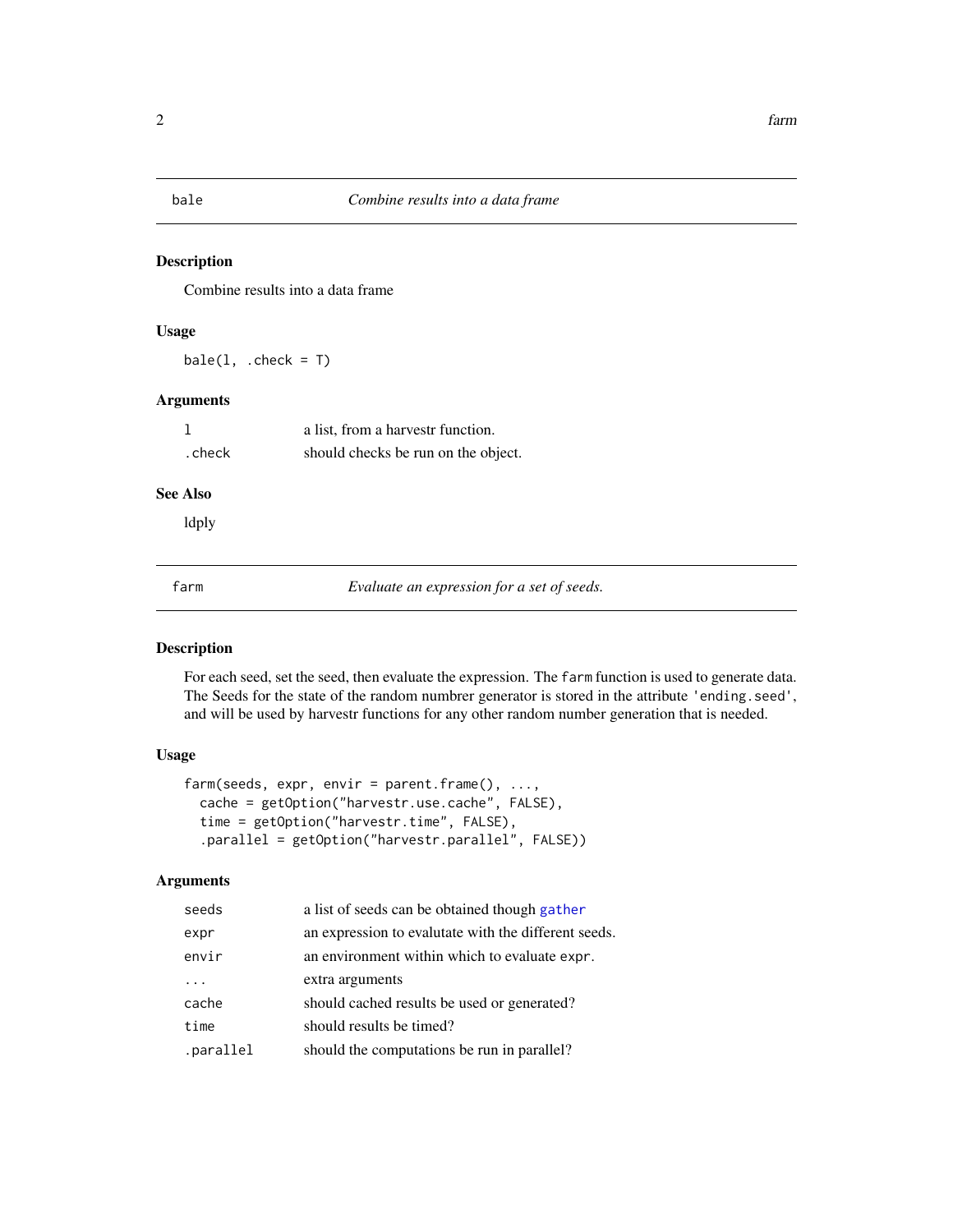#### <span id="page-2-0"></span>gather 3

#### See Also

Other harvest: [gather](#page-2-1); [graft](#page-5-1), [plant](#page-5-2); [harvest](#page-2-2); [sprout](#page-7-1)

<span id="page-2-1"></span>gather *Gather independent seeds.*

#### Description

Collect seeds representing independent random number streams. These seeds can them be used in [farm](#page-1-1) or [plant](#page-5-2).

#### Usage

 $gather(x, seed = get.eed(), ..., starting = F)$ 

#### Arguments

| $\mathsf{x}$ | number of seeds, or an object with seeds to gather                     |
|--------------|------------------------------------------------------------------------|
| seed         | a seed to use to set the seed, must be compatible with "L'Ecuver-CMRG" |
| .            | passed on                                                              |
| starting.    | if TRUE starting seeds with be gathered rather than ending seeds.      |

#### See Also

#### [RNG](#page-0-0)

Other harvest: [farm](#page-1-1); [graft](#page-5-1), [plant](#page-5-2); [harvest](#page-2-2); [sprout](#page-7-1)

<span id="page-2-2"></span>harvest *Harvest the results.*

#### Description

Harvest the results.

#### Usage

```
harvest(.list, fun, ..., time = getOption("harvestr.time", FALSE),
  .parallel = getOption("harvestr.parallel", FALSE))
```
#### Arguments

| .list     | a list of data. frames See details.         |
|-----------|---------------------------------------------|
| fun       | a function to apply                         |
| .         | passed to fun                               |
| time      | should results be timed?                    |
| .parallel | should the computations be run in parallel? |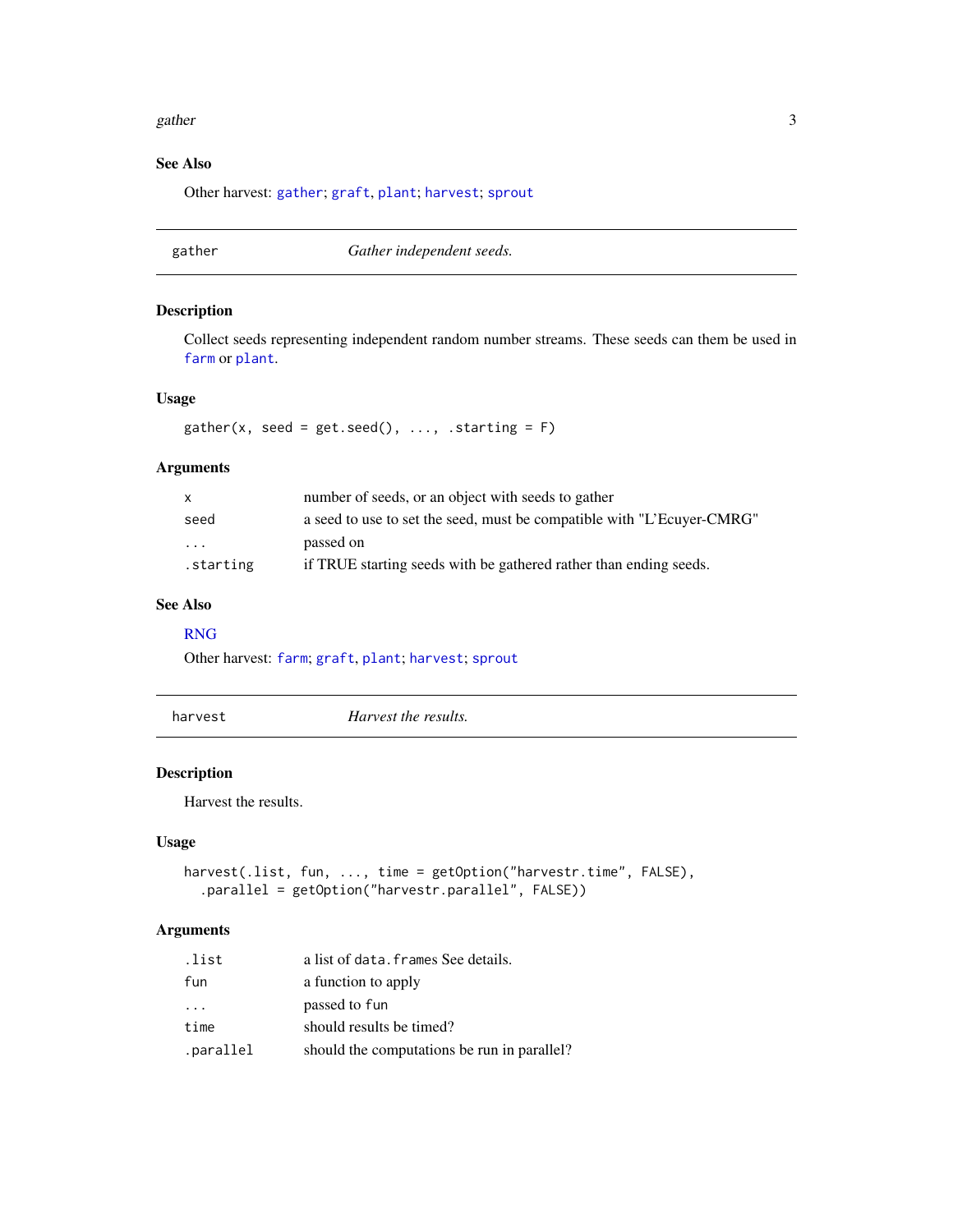#### <span id="page-3-0"></span>Details

harvest is functionaly equivalant to llply, but takes on additional capability when used with the other functions from this package. When an object comes from [withseed](#page-9-1) the ending seed is extacted and used to continue evaluation.

#### See Also

Other harvest: [farm](#page-1-1); [gather](#page-2-1); [graft](#page-5-1), [plant](#page-5-2); [sprout](#page-7-1)

<span id="page-3-1"></span>harvestr *A Simple Reproducible Parallel Simulation Framework*

#### **Description**

harvestr package

#### **Caching**

The functions in harvestr can cache results for faster and interuptible simulations. This option defaults to FALSE but can be chosen by specifying the cache parameter in any of the functions that produce results.

The caching is performed by saving a RData file in a specified caching directory. The default directory is named "harvestr-cache" and resides under the [working directory.](#page-0-0) This can be specified by setting the harvestr.cache.dir [option](#page-0-0). Files in this directory use file names derived from hashes of the expression to evaluate. Do not modify the file names.

#### **Options**

The following options control behavior and default values for harvestr.

- 1. harvestr.use.cache=FALSE Should results be cached for fault tollerance and accelerated reproducability?
- 2. harvestr.cache.dir="harvestr-cache" The directory to use for storing cached results.
- 3. harvestr.time=FALSE Should results be timed?
- 4. harvestr.use.try=TRUE Should the vectorized calls use try to increase fault tollerance?
- 5. harvestr.try.silent=FALSE Should try be run silently?
- 6. harvestr.try.summary=TRUE Print a result if errors were found?
- 7. harvestr.parallel=FALSE Run results in parallel?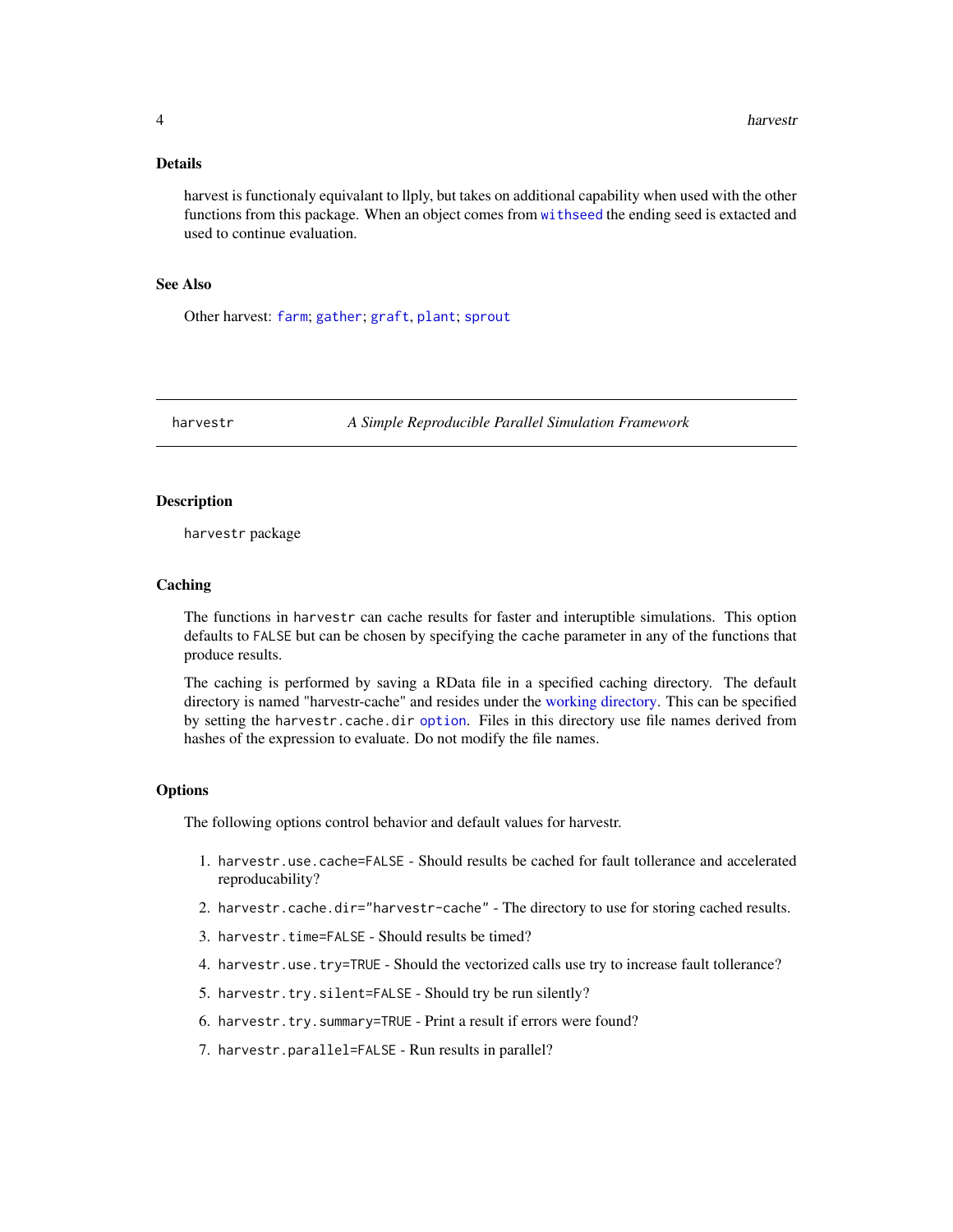#### <span id="page-4-0"></span>is\_seeded 5

#### Author(s)

Andrew Redd <amredd\_at\_gmail.com>

The harvestr package is a framework for parallel reproducible simulations.

The functions to know about are:

- 1. [gather](#page-2-1) which gathers parallel seeds.
- 2. [farm](#page-1-1) which uses the saved seeds from gather to replicate an expression, once for each seed.
- 3. [harvest](#page-2-2) which uses objects from farm, that have saved seed attributes, to continue evaluation from where farm finished.
- 4. [reap](#page-6-1) is used by harvest for a single item
- 5. [plant](#page-5-2) is used to set seeds for a list of predefined objects so that harvest can be used on it.
- 6. [sprout](#page-7-1) Generate independent sub-streams.
- 7. [graft](#page-5-1) Replicate and object in independent substreams of random numbers.

is\_seeded *Check if an object or list of objects has seed attributes*

#### **Description**

Check if an object or list of objects has seed attributes

#### Usage

is\_seeded(x)

#### Arguments

x an object or list to check

noattr *Strip attributes from an object.*

#### Description

Strip attributes from an object.

#### Usage

noattr(x)

#### Arguments

x, any object

#### See Also

[attributes](#page-0-0)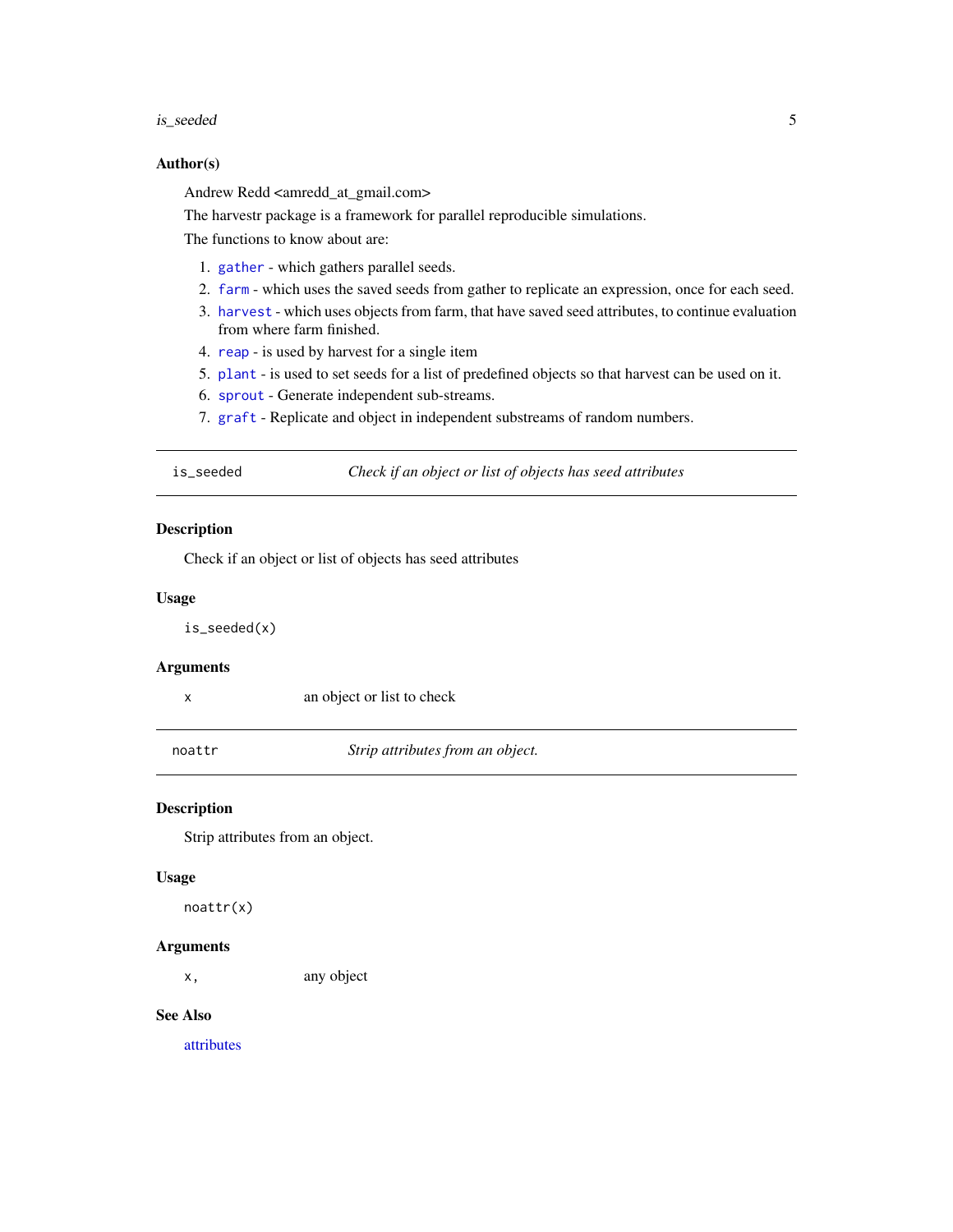<span id="page-5-2"></span><span id="page-5-1"></span><span id="page-5-0"></span>The function plant assigns each element in list set seed. This will replace and ending seeds values already set for the objects in the list.

The graft function replicates an object with independent substreams. The result from graft should be used with [harvest](#page-2-2).

#### Usage

plant(.list, seeds = gather(length(.list)))

 $graff(x, n, seeds = sprout(x, n))$ 

#### Arguments

| .list | a list to set seeds on             |
|-------|------------------------------------|
| seeds | to plant from gather or sprout     |
| X     | an objects that already has seeds. |
| n     | number of seeds to create          |

#### See Also

Other harvest: [farm](#page-1-1); [gather](#page-2-1); [harvest](#page-2-2); [sprout](#page-7-1) Other harvest: [farm](#page-1-1); [gather](#page-2-1); [harvest](#page-2-2); [sprout](#page-7-1)

plow *Apply over rows of a data frame*

#### Description

Apply over rows of a data frame

#### Usage

plow(df, f, ..., seeds = gather(nrow(df)))

#### Arguments

| df          | a data frame of parameters |
|-------------|----------------------------|
| $\mathbf f$ | a function                 |
| $\cdots$    | additional parameters      |
| seeds       | seeds to use.              |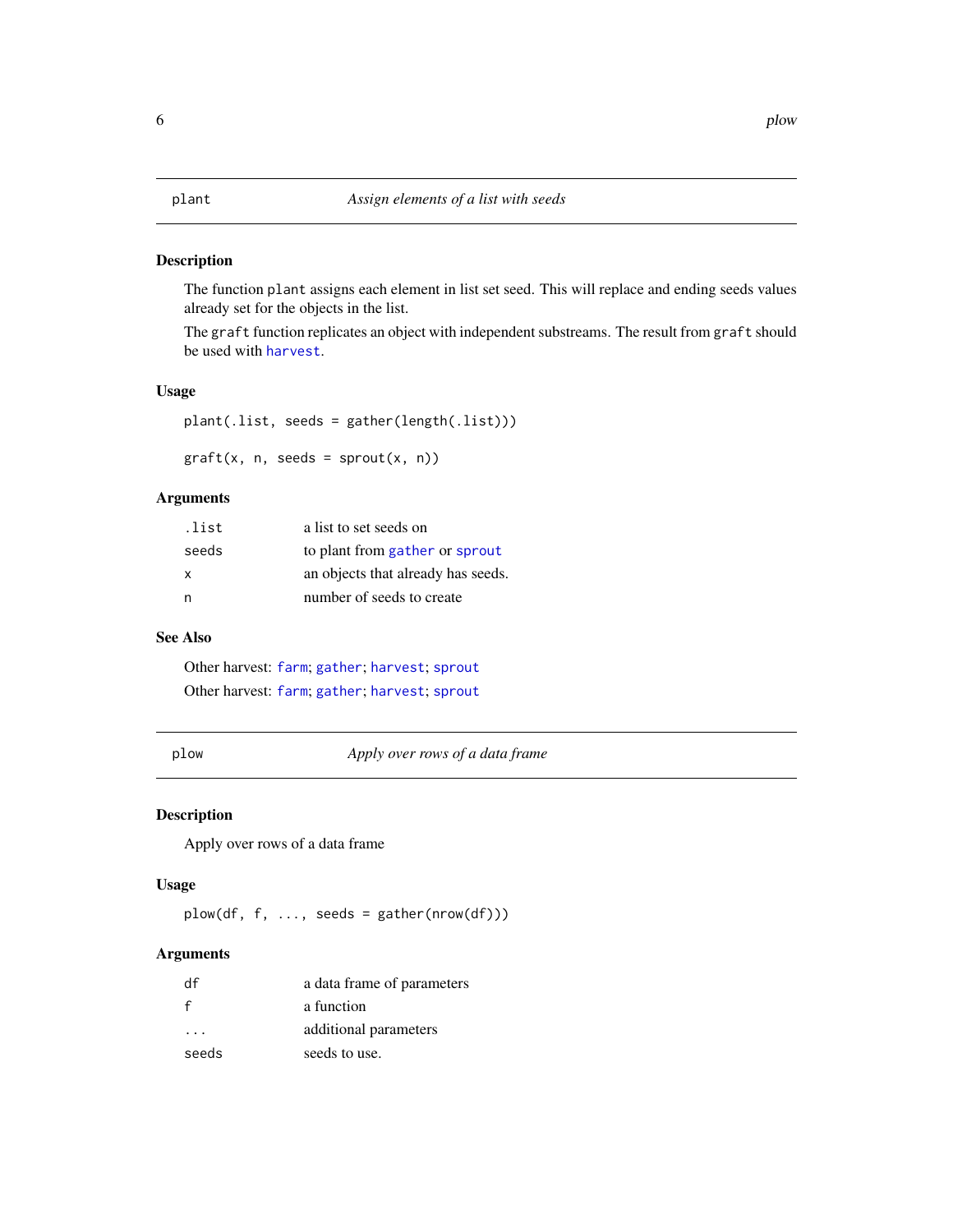#### <span id="page-6-0"></span>reap 2008 and 2008 and 2008 and 2008 and 2008 and 2008 and 2008 and 2008 and 2008 and 2008 and 2008 and 2008 a

#### Value

a list with f applied to each row of df.

<span id="page-6-1"></span>reap *Call a function continuing the random number stream.*

#### Description

The reap function is the central function to harvest. It takes an object, x, extracts the previous seed, ie. state of the random number generator, sets the seed, and continues any evaluation. This creates a continuous random number stream, that is completly reproducible.

#### Usage

```
reap(x, fun, ..., hash = digest(list(x, fun, ..., source = "harvestr::reap"),
  "md5"), cache = getOption("harvestr.use.cache", FALSE),
 cache.dir = getOption("harvestr.cache.dir", "harvestr-cache"),
  time = getOption("harvestr.time", FALSE))
```
#### Arguments

| X         | an object                                    |
|-----------|----------------------------------------------|
| fun       | a function to call on object                 |
|           | passed onto function                         |
| hash      | hash of the list to retrieve the cache from. |
| cache     | use cache, see Caching in harvestr           |
| cache.dir | directory for the cache.                     |
| time      | should results be timed?                     |

#### Details

The function calling works the same as the [apply](#page-0-0) family of functions.

#### See Also

[withseed](#page-9-1), [harvest](#page-2-2), and [with](#page-0-0)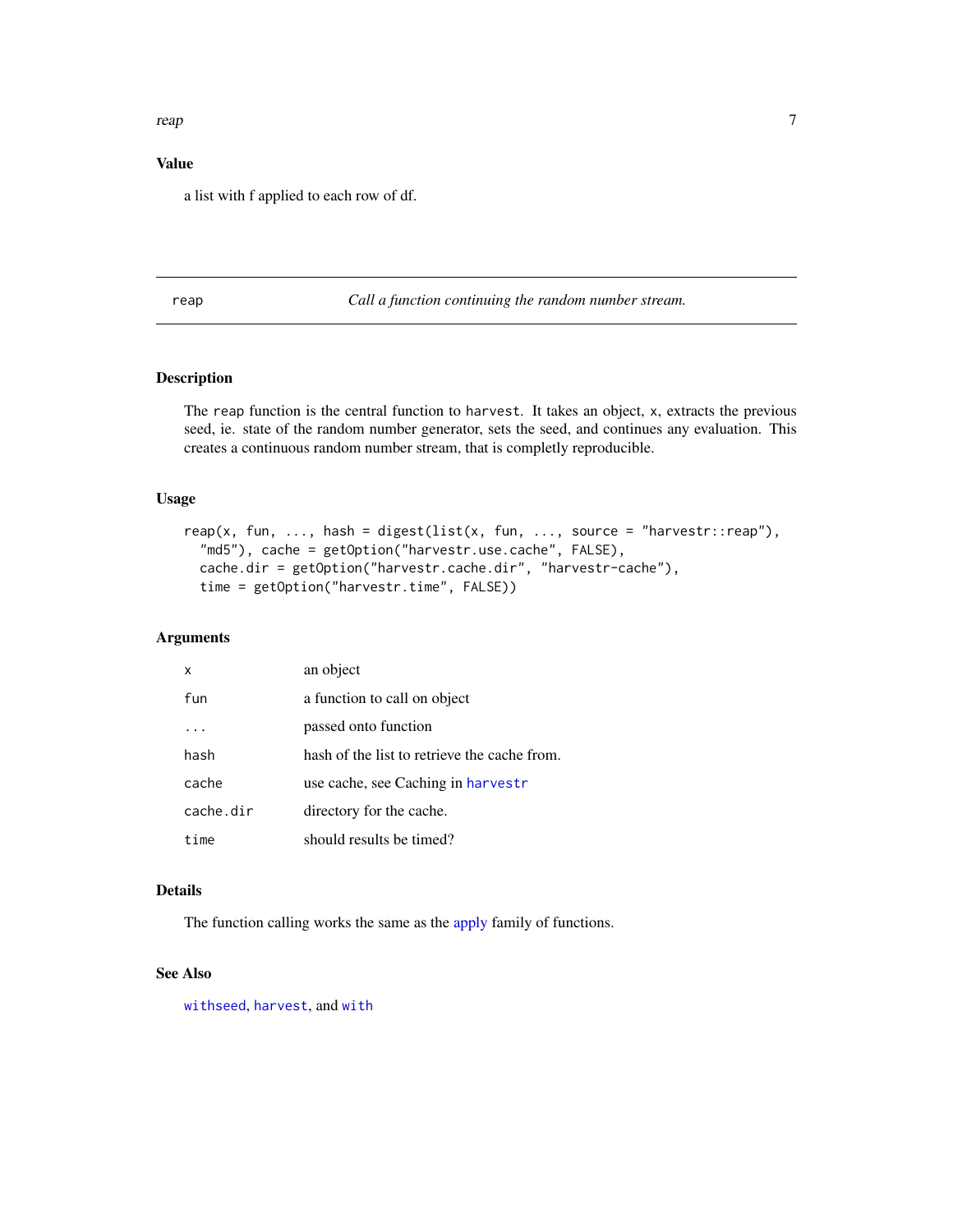<span id="page-7-1"></span><span id="page-7-0"></span>

Seeds from [gather](#page-2-1) can be used to generate another set of independent streams. These seeds can be given to [graft](#page-5-1)

#### Usage

sprout(seed, n)

#### Arguments

| seed | a current random number stream compatible with nextRNGSubStream |
|------|-----------------------------------------------------------------|
|      | number of new streams to create.                                |

#### Details

As a convenience seed can be an object that has a seed attached, ie. the result of any harvestr function.

#### See Also

[nextRNGSubStream](#page-0-0)

Other harvest: [farm](#page-1-1); [gather](#page-2-1); [graft](#page-5-1), [plant](#page-5-2); [harvest](#page-2-2)

total\_time *retrieve the total time for a simulation*

#### Description

retrieve the total time for a simulation

#### Usage

total\_time(x)

#### Arguments

x a list from harvest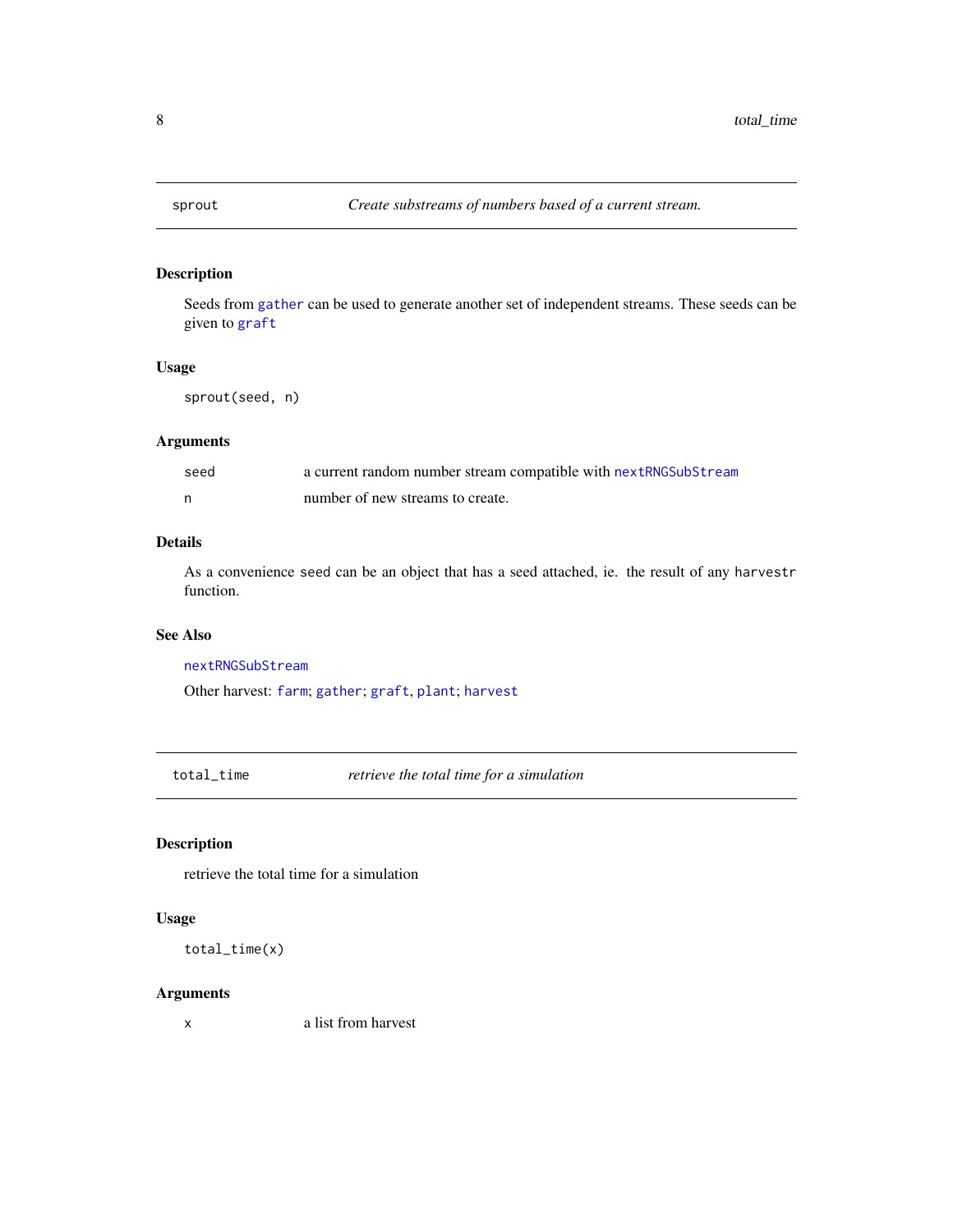<span id="page-8-0"></span>

Use a reference class method

#### Usage

```
use_method(method, ...)
```
#### Arguments

| method   | name of the method to call         |
|----------|------------------------------------|
| $\cdots$ | additional arguments to pass along |

#### Value

a function that calls the designated meethod

#### See Also

[ReferenceClasses](#page-0-0)

#### Examples

```
library(harvestr)
library(plyr)
mr <- setRefClass("HelloWorld",
  fields = list(
   x = 'integer',
   name = 'character'),
  methods = list(hello = function()invisible(name)
   },
    times = function(y){
     x*y
   },
   babble = function(n)paste(sample(letters), collapse='')
    }
  )
\mathcal{L}p <- data.frame(x=as.integer(1:26), name=letters, stringsAsFactors=FALSE)
# create list of objects
objs <- mlply(p, mr$new)
# plant seeds to prep objects for harvest
objs <- plant(objs)
```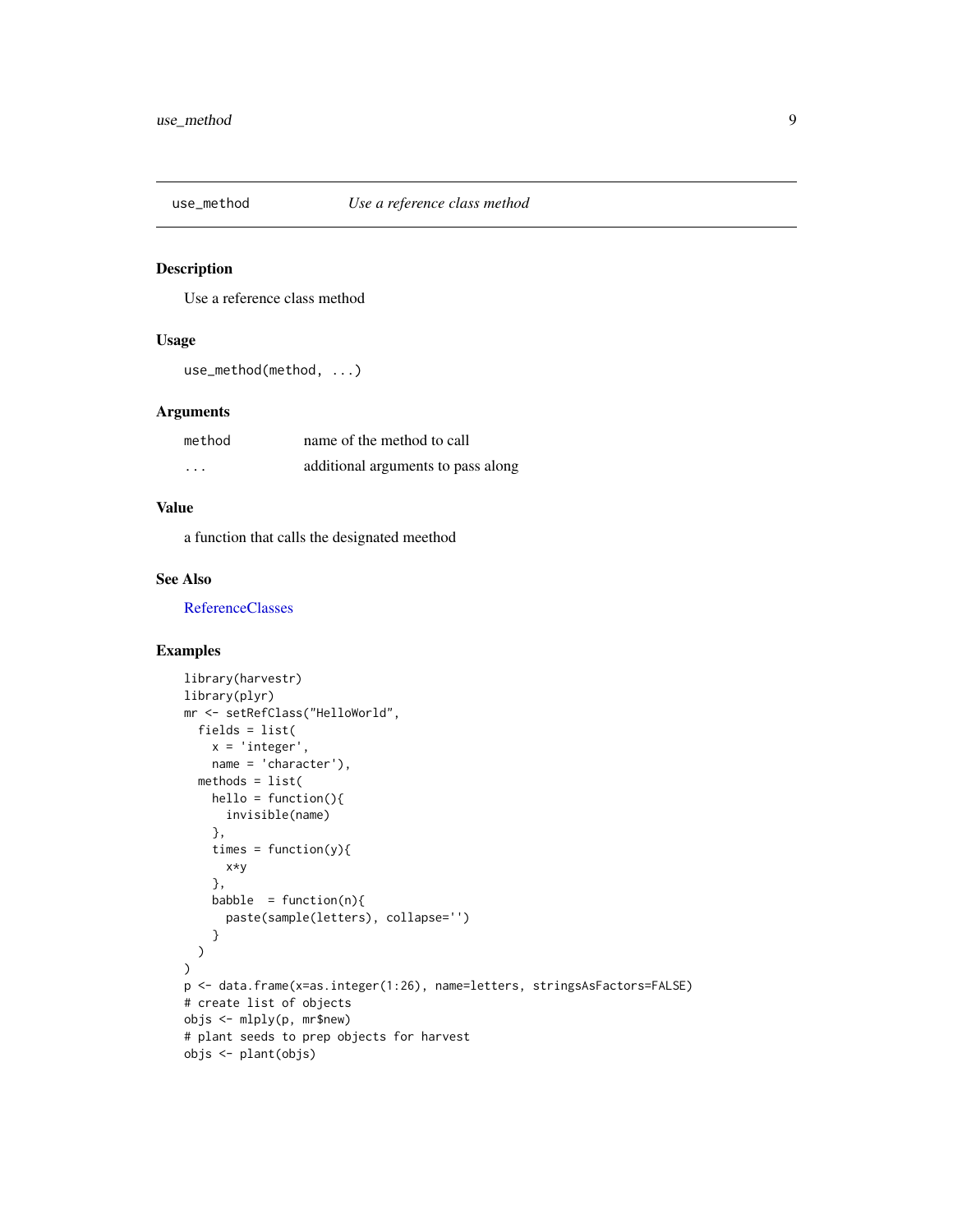```
# run methods on objects
talk <- harvest(objs, use_method(babble))
unlist(talk)
# and to show reproducibility
more.talk <- harvest(objs, use_method(babble))
identical(unlist(talk), unlist(more.talk))
```
#### <span id="page-9-1"></span>withseed *Do a computation with a given seed.*

#### Description

Do a computation with a given seed. safe version of retrieving the .Random.seed Get or Set Current Seed - Safe Version

#### Usage

```
withseed(seed, expr, envir = parent.frame(),
  cache = getOption("harvestr.use.cache", FALSE),
  cache.dir = getOption("harvestr.cache.dir", "harvestr-cache"),
  time = getOption("harvestr.time", FALSE))
get.seed()
```
replace.seed(seed, delete = TRUE)

GetOrSetSeed()

#### Arguments

| seed      | a valid seed value                                     |
|-----------|--------------------------------------------------------|
| expr      | expression to evaluate.                                |
| envir     | the environment to evaluate the code in.               |
| cache     | should results be cached or retrieved from cache.      |
| cache.dir | Where should cached results be saved to/retrieve from. |
| time      | should results be timed?                               |
| delete    | logical to delete if seed is null.                     |

#### Details

Compute the expr with the given seed, replacing the global seed after compuatations are finished. does not replace the global .Random.seed

Replaces the .Random.seed with seed unless seed is null, then it will delete the .Random.seed if delete=T

Always returns a valid seed. Useful for grabbing a seed used to generate a random object.

<span id="page-9-0"></span>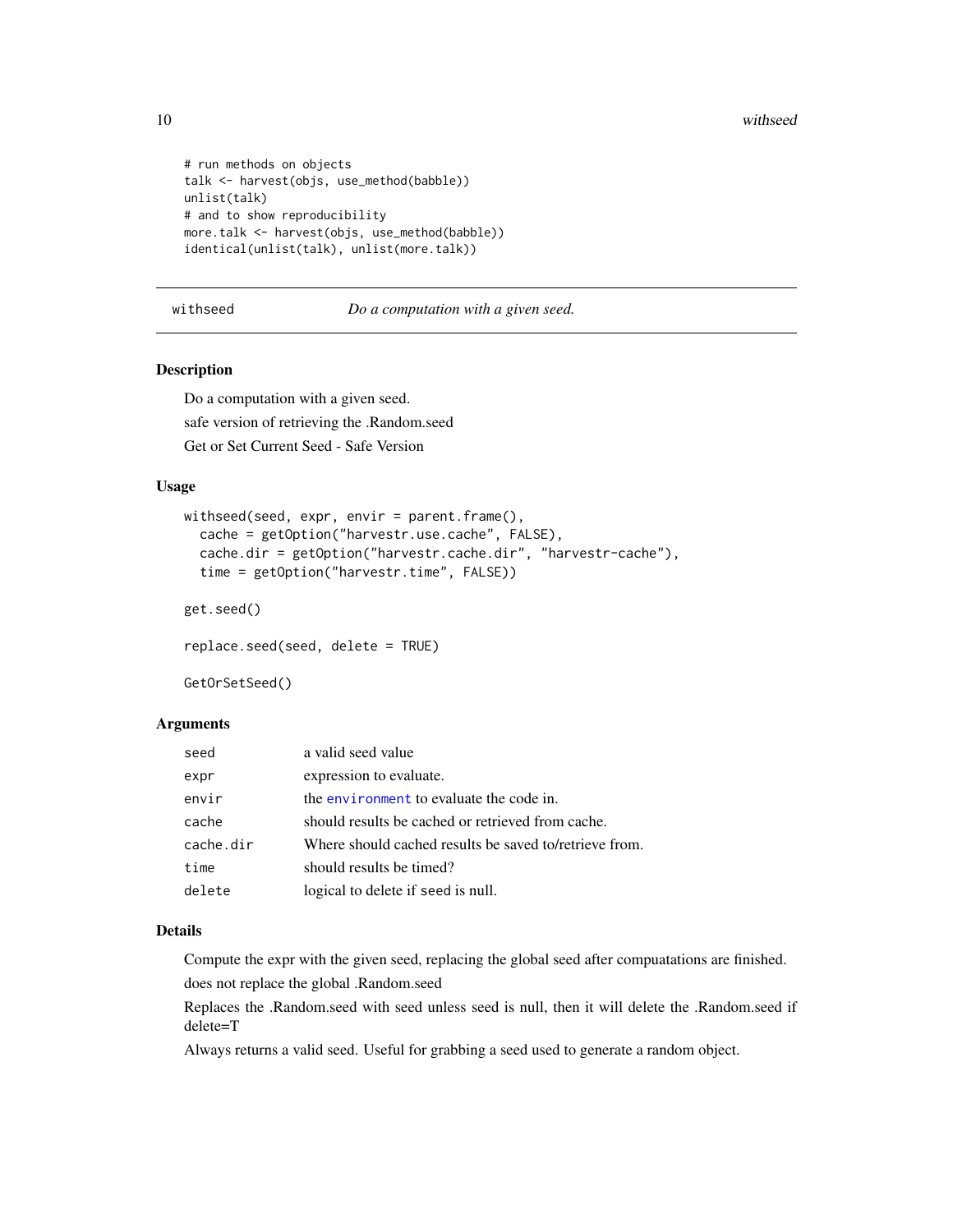#### <span id="page-10-0"></span>withseed 11

#### Value

the .Random.seed if defined, otherwise NULL a valid .Random.seed value.

#### Note

Not parallel compatible, this modifies the global environment, while processing.

#### See Also

[set.seed](#page-0-0)